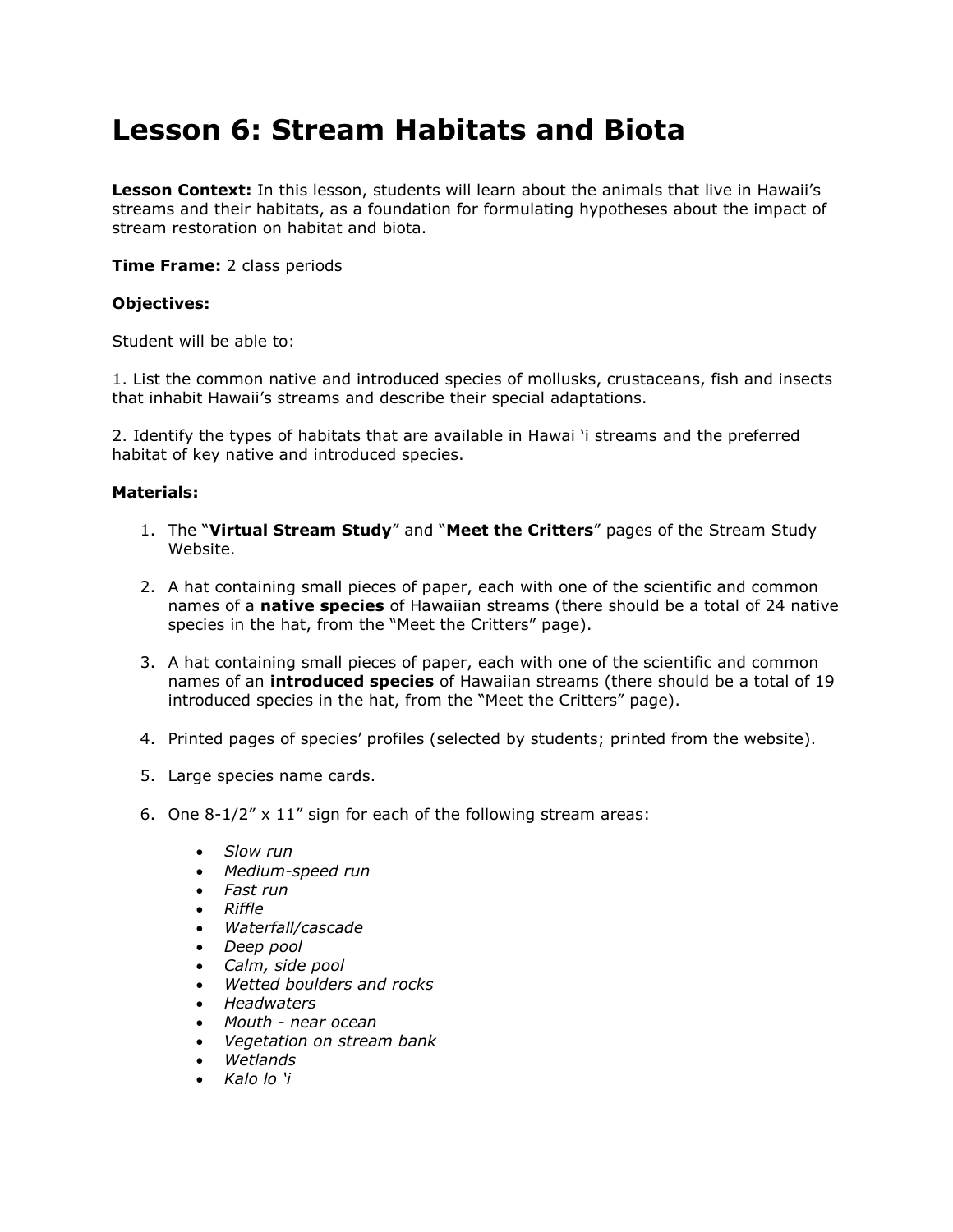### **Procedure:**

### **PART ONE:**

- 1. Ask the students to get in their teams (3). Ask each team to conduct the "**Virtual Stream Visit**" on the Stream Study website. Each team records answers on the **Stream Observation worksheet**.
- 2. Conduct a discussion about the concepts of "native" and "introduced" species, explaining the terms "indigenous" and "endemic".

## **PART TWO:**

- 3. Each team member (except one see below) picks a paper from the hat of a **native species.** (No two students should have the same species).
- 4. Ask the students to work in pairs. Each pair should go to the "**Meet the Critters**" page of the website and learn about their own and their partner"s species. Each pair should also look up their two species in the book, "Hawaii"s Native and Exotic Freshwater Animals" by Mike Yamamoto (copies sent to school).
- 5. One student on the team should also learn about the team"s "mascot" species (the team name).
- 6. Ask the students to pretend that their class inhabits a "stream community" and are getting to know one another. Ask the students of each team to present all of the "species" in their team to the class by having each partner introduce the other.

When introducing the species to the class, they should include as much information from the species profiles as possible (e.g. species name, native or introduced, habitat, preferred area of stream, diet, predators, range, facts).

Be creative; use props and humor if possible.

7. Repeat the procedure with the *introduced species.* 

#### **PART TWO:**

- 8. Ask each team to play a "Who Am I?" twenty questions-type game in their team:
	- Give each team large name cards for all of the species that their team presented (native and introduced) Ask them to shuffle the name cards. Each team member picks one card without reading it and tapes it to his/her back.
	- By asking questions of the his/her team members, each student tries to guess what species he/she is. (Note: Only "YES+NO" questions may be asked, and they may not ask, "Am I a crustacean?". Print out the species profiles for the students to look at).
	- All of the students in one team are trying to guess (and ask) at the same time. Teams are timed to compare how long it takes each team for all of its members to guess their species. The fastest team wins.